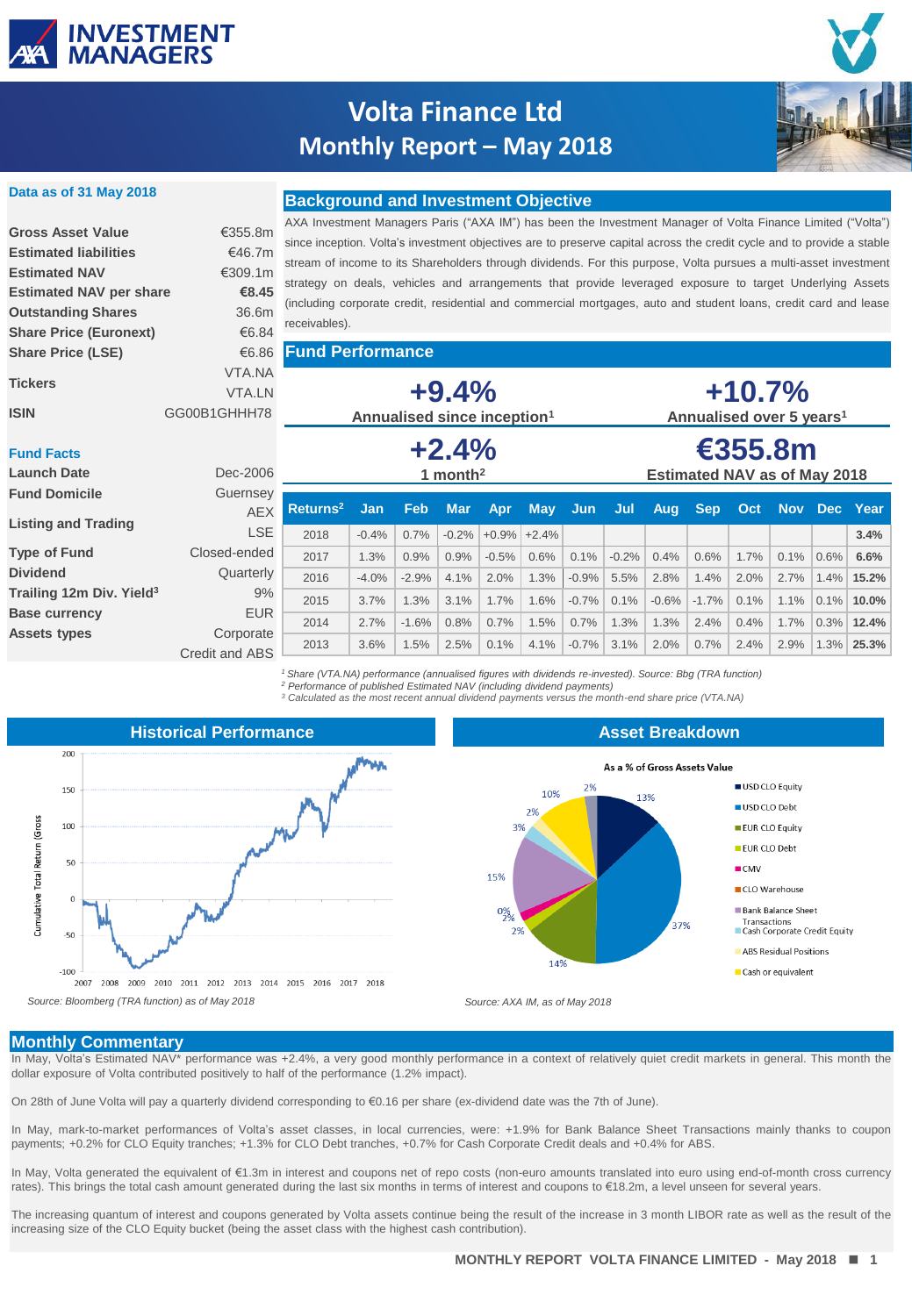



# **Volta Finance Ltd Monthly Report – May 2018**

During the month some of our clients did have some questions relative to our exposure to Italy. As a platform and it is the obviously the case for Volta, we never invested in bank balance sheet transactions from an Italian bank and do not intend to do so as we never reached such level of confidence in the deals we looked at that made us comfortable. Regarding European CLOs, the exposure to loans from corporate entities based in Italy represented, as of the end of May, less than 2.5% of the underlying loan portfolios from our European CLO bucket (16.6% of Volta GAV as of the end of May). Overall Volta direct exposure to Italy is insignificant.

Volta saw two USD CLO debts being called during the month for a total of the equivalent of €12.0m and the equivalent of €1.8m was drawn on the two CLO warehouses that were opened in April.

As planned, we continue allocating capital to CLO warehousing facilities. It is anticipated that the two warehouses to which Volta contributed this month should lead to a CLO pricing by the end of Q2/early Q3 2018. Expected return on such CLO equity positions are most of the time in the area of 13% to 15%.

On top of the good performance that we expected and realised on the warehouse facilities, they generally offer a way to secure attractive terms for new CLO equity positions.

As of the end of May 2018, Volta's Estimated NAV was €309.1m or €8.45 per share. The GAV stood at €355.8m.

\*It should be noted that approximately 11.4% of Volta's GAV comprises investments for which the<br>relevant NAVs as at the month-end date are normally available only after Volta's NAV has already *been published and investments in certain subordinated notes which are in the process of liquidation for which fully up-to-date prices might be unavailable. Volta's policy is to publish its own NAV on as timely a basis as possible in order to provide shareholders with Volta's appropriately* up-to-date NAV information. Consequently, such investments are valued using the most recently<br>available NAV for each fund or quoted price for each such subordinated note. The most recently *available valuation was for 7.0% as at 30 April 2018 and for 4.4% as at 31 March 2018.*

*\*\* "Mark-to-market variation" is calculated as the Dietz-performance of the assets in each bucket,* taking into account the Mark-to-Market of the assets at month-end, payments received from the<br>assets over the period, and ignoring changes in cross currency rates. Nevertheless, some residual *currency effects could impact the aggregate value of the portfolio when aggregating each bucket.*

#### **Currency and Geography exposures (%)**



*Source: AXA IM, as of May 2018 (% of NAV for ccy / % of GAV for geography)*



## **Portfolio Composition by Asset Type**

| Market Value (€m)          |       | Breakdown (% GAV)                      |            |  |  |  |
|----------------------------|-------|----------------------------------------|------------|--|--|--|
|                            |       | <b>USD CLO Equity</b>                  | 12,9%      |  |  |  |
|                            |       | USD CLO Debt                           | 37,2%      |  |  |  |
| CI O                       | 243.8 | <b>EUR CLO Equity</b>                  | 14.4%      |  |  |  |
|                            |       | FUR CLO Debt                           | 2,2%       |  |  |  |
|                            |       | CMV                                    | 1,8%       |  |  |  |
|                            |       | CLO Warehouse                          | 0,0%       |  |  |  |
| Synthetic Corporate Credit | 53.3  | Synthetic Corporate Credit Equity      | 0,0%       |  |  |  |
|                            |       | <b>Bank Balance Sheet Transactions</b> | 15,0%      |  |  |  |
| Cash Corporate Credit      | 9,2   | Cash Corporate Credit Equity           | 2,6%       |  |  |  |
|                            |       | Cash Corporate Credit Debt             | 0.0%       |  |  |  |
| ABS                        |       | <b>ABS Residual Positions</b>          | 2,1%       |  |  |  |
|                            | 15,9  | <b>ABS</b> Debt                        | 2,3%       |  |  |  |
| Cash or equivalent         | 33.6  | Cash or equivalent                     | 9,4%       |  |  |  |
| GAV                        | 355,8 |                                        |            |  |  |  |
| Liability                  |       | (43,1) Debt from Repurchase Agreement  | $(12,1)\%$ |  |  |  |
| Fees due                   |       | (3,5) Fees due to Investment Manager   | $(1,0)\%$  |  |  |  |
| <b>Estimated NAV</b>       |       | 309,2 Per Share                        | 8,45       |  |  |  |

*Source: AXA IM, as of May 2018 Source: AXA IM, as of May 2018*

### **Top 10 Underlying Exposures**

| <b>Issuer</b>           | $\frac{9}{6}$ | <b>Bloomberg Industry Group</b> | <b>Issuer</b>                   | $\frac{9}{6}$ | <b>Bloomberg Industry Group</b> |  |  |
|-------------------------|---------------|---------------------------------|---------------------------------|---------------|---------------------------------|--|--|
| Altice France SA/France | 0.71%         | Media                           | Asurion LLC                     | 0,32%         | Insurance                       |  |  |
| Ziggo Bond Co BV        | 0.39%         | Media                           | <b>ION Media Networks Inc.</b>  | 0.29%         | Media                           |  |  |
| TransDigm Inc           | 0.34%         | Aerospace/Defense               | Dell International LLC/Old      | 0.28%         | Household Products/Wares        |  |  |
| CenturyLink Inc         | 0.31%         | Telecommunications              | <b>BMC Software Inc.</b>        | 0.27%         | Software                        |  |  |
| <b>Calpine Corp</b>     | 0.32%         | Electric                        | Advantage Sales & Marketing Inc | 0.25%         | Advertising                     |  |  |

**RESTRICTED** *Source: Intex, Bloomberg, AXA IM Paris as of May 2018 – unaudited figures - not accounting for unsettled trades Figures expressed in % of the Estimated NAV*